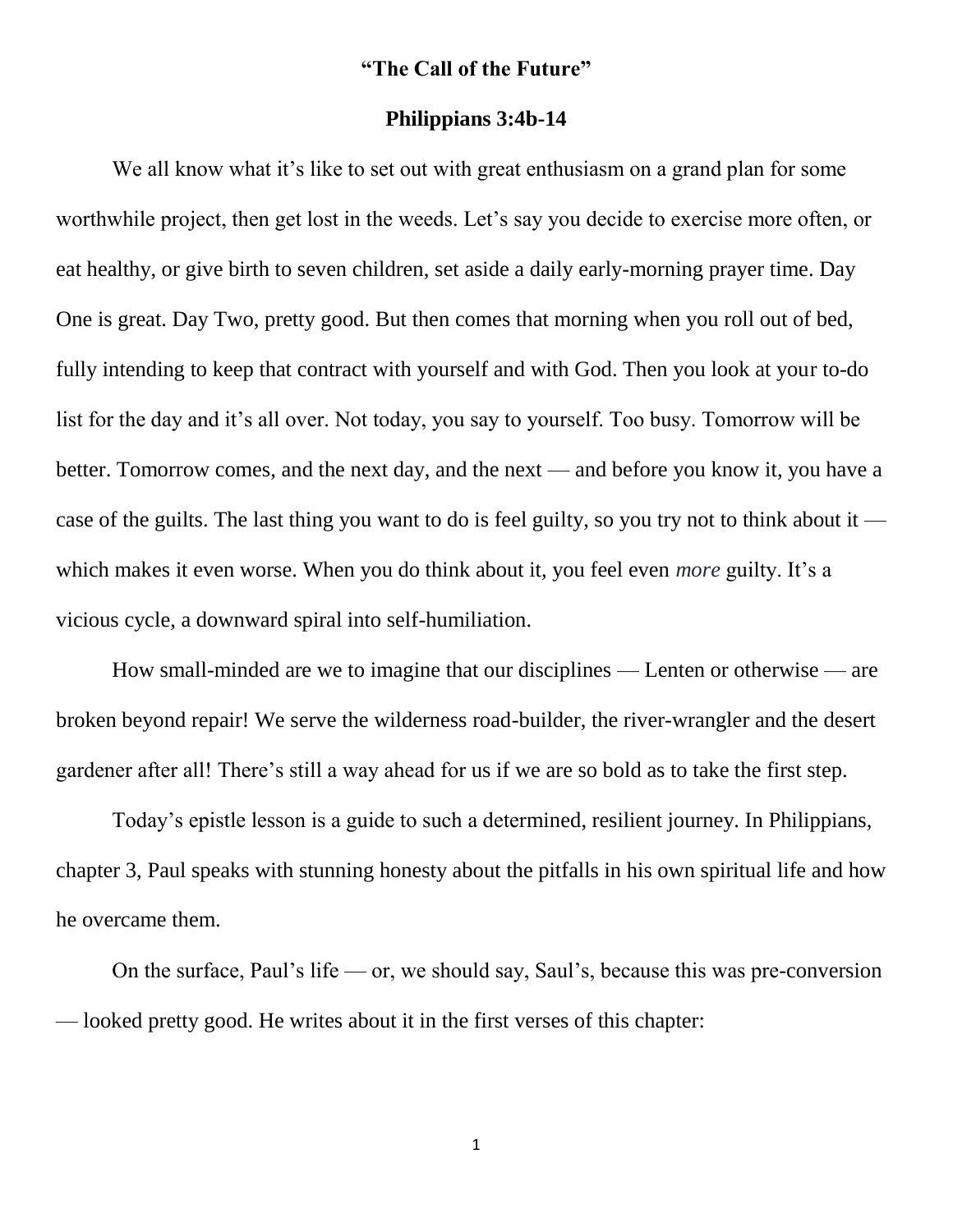*"...circumcised on the eighth day, a member of the people of Israel, of the tribe of Benjamin, a Hebrew born of Hebrews; as to the law, a Pharisee; as to zeal, a persecutor of the church; as to righteousness under the law, blameless"* (3:5-6).

Saul thought he had it made, spiritually. He'd done the right thing, played by the rules, fulfilled the expectations of everyone around him. But there was one problem: he felt spiritually dead inside. That frustration, that suppressed rage, built up inside him. He began to focus it outward, on that new sect called "Christians."

Saul, that *uber*-righteous Pharisee, traveled up and down the length of the land, hunting down Christians and turning them over to the authorities. His fanaticism drew praise from his fellow militants, but it didn't make him any happier. On the contrary, the more he saw of Christians and their simple, joyful way of living, the more he began to wonder what was missing in his own life.

The book of Acts tells how Saul presided over the stoning of the martyr, Stephen. Saul ran the coat-check while the mob did their grisly work. The Acts account concludes with this chilling line: "And Saul approved of their killing him." It goes on, shortly after, to say, "Saul was ravaging the church by entering house after house; dragging off both men and women, he committed them to prison" (Acts 8:1-3).

Saul, in short, was not a nice man. He was a first century Putin. A chapter later, Acts tells how he was "breathing threats and murder against the disciples of the Lord" (9:1). It's vivid language: Saul was subsisting on his angry, bitter thoughts, breathing them in and breathing them out again. With each bitter breath, he became a little less human.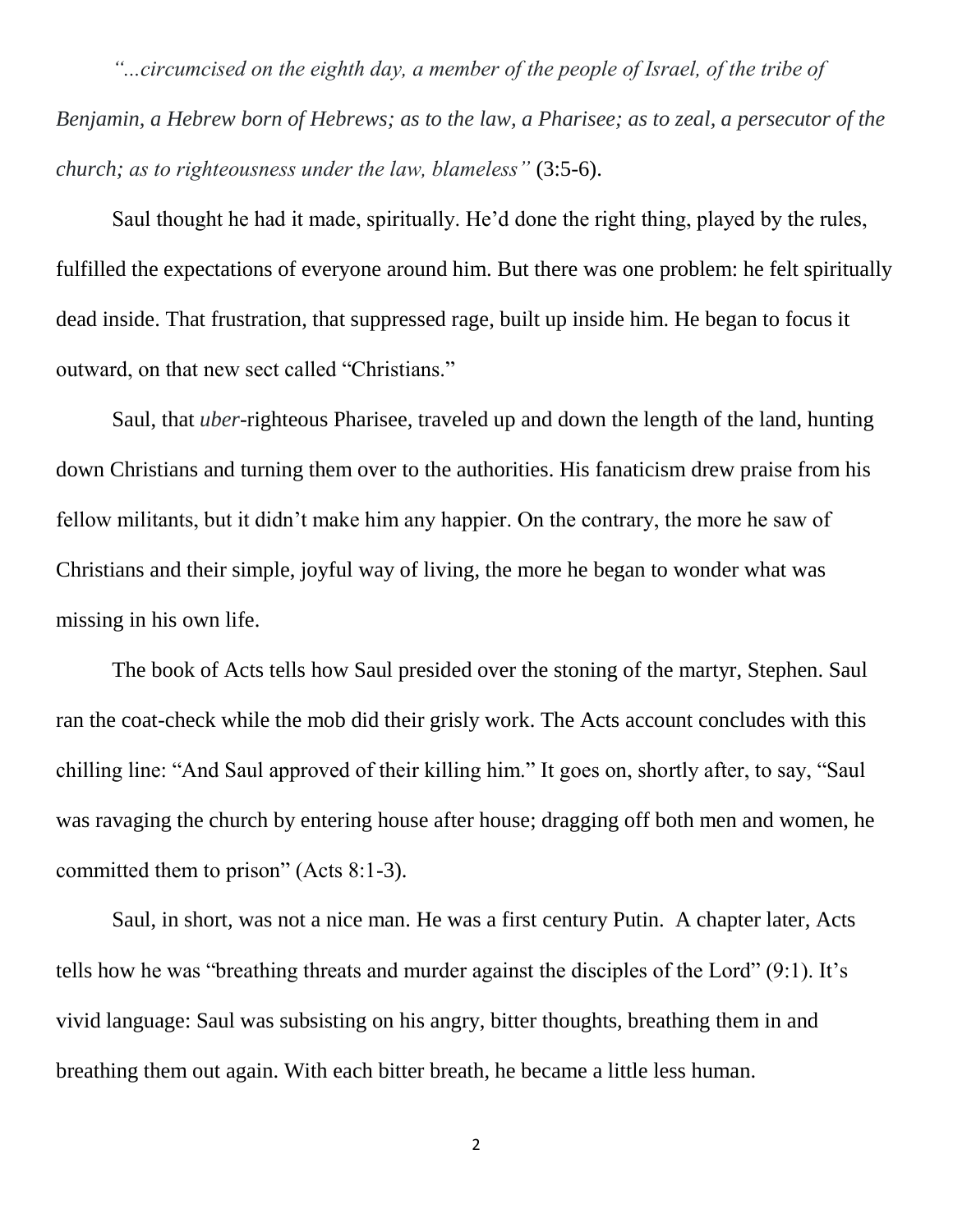Finally, it all built to a crescendo of misery. Then he heard a voice one day, on the Road to Damascus — the voice of Jesus, saying, "Saul, Saul, why do you persecute me?" Saul became psychologically and spiritually unglued.

Three years later, he was back: a changed man. Wonder of wonders, miracle of miracles, Saul — that feared persecutor of Christians — had become a Christ-follower himself! Years later, he wrote these words to the Philippians, which convey the secret of how to get out of that place of feeling spiritually stuck: "… forgetting what lies behind and straining forward to what lies ahead, I press on toward the goal for the prize of the heavenly call of God in Christ Jesus."

To live a victorious Christian life, we need to *forsake the pull of the past* ("forgetting what lies behind"). We need to *overcome the inertia of the present* ("straining forward to what lies ahead"). Finally, we need to *listen to the call of the future* ("pressing on toward the goal for the prize of the heavenly call of God in Christ Jesus").

First, *forsaking the pull of the past.* Sometimes the past is our worst enemy. Things happened in all our pasts. Terrible, painful things. Things we'd rather not remember, but which, despite our best intentions to just leave them be, come back to haunt us. Blessed are we when we can set past pain aside!

The late Senator John McCain was famed not only for his service as a U.S. senator and a presidential candidate, but also as a war hero. As a young Navy pilot during the Vietnam War, McCain had been a POW after being shot down. In 2000, he returned to Vietnam and visited the lake near Hanoi into which he'd parachuted after ejecting from his stricken plane. He recalled how, on that day in 1967, the North Vietnamese had dragged him ashore,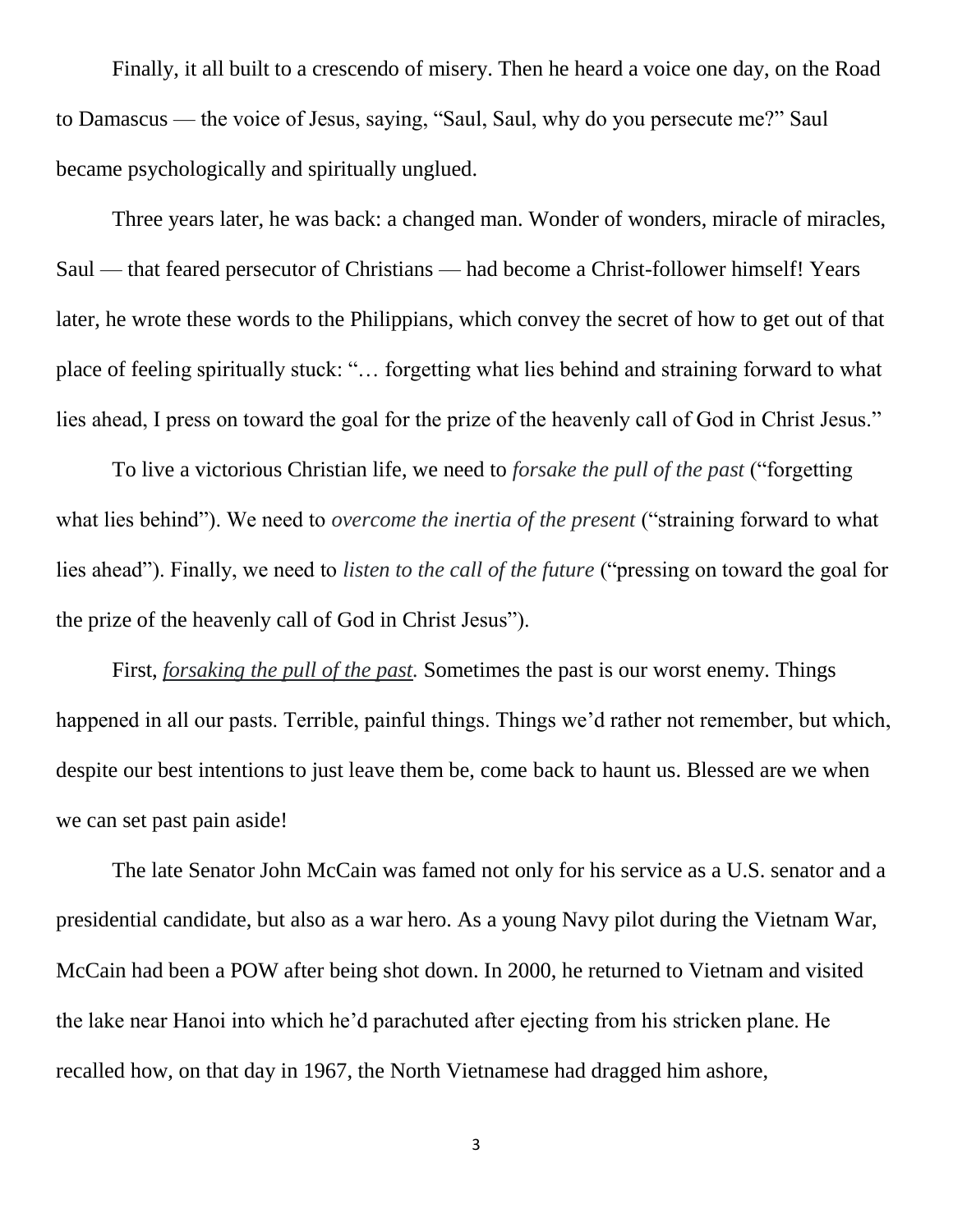beaten him severely, then sent him off to more than five years of imprisonment — much of it in solitary confinement.

Reporters wanted to know how the senator felt about visiting Vietnam after all that time. Was he bitter? Was he angry?

"I put the Vietnam War behind me a long time ago," replied Senator McCain. "I harbor no anger, no rancor." McCain turned out to be a leading advocate, in Congress, of more financial support for the Vietnamese government. He forsook what lay behind.

There's an old story about the famous baseball pitcher, and Cleveland Indian for a while, Orel Hershiser. In a book, *Out of the Blue*, Hershiser shares the secret of his success. Throughout his years of playing, he cultivated a peculiar focus as he ascended the pitcher's mound. He acquired the ability to concentrate on the next pitch, and the next pitch only. He couldn't afford to worry about bad pitches he'd thrown, or bad calls the umpire might have made. No sooner did these things happen, than Hershiser banished them from his mind. The only thing in the world was the next pitch.

In a similar way, we do well to give our full attention to each day as it comes. Yesterday is over and done with. We can't change it, but it surely can change us, if we let it. Imagine what we could all accomplish, if we could direct our energy to one day, and one day alone, without fretting about the past. Now imagine that day is today.

The second thing we must do is *overcome the inertia of the present*. Paul speaks of this as "straining forward to what lies ahead." It's a familiar image to his athletics-loving Greek and Roman audience: the image of a footrace.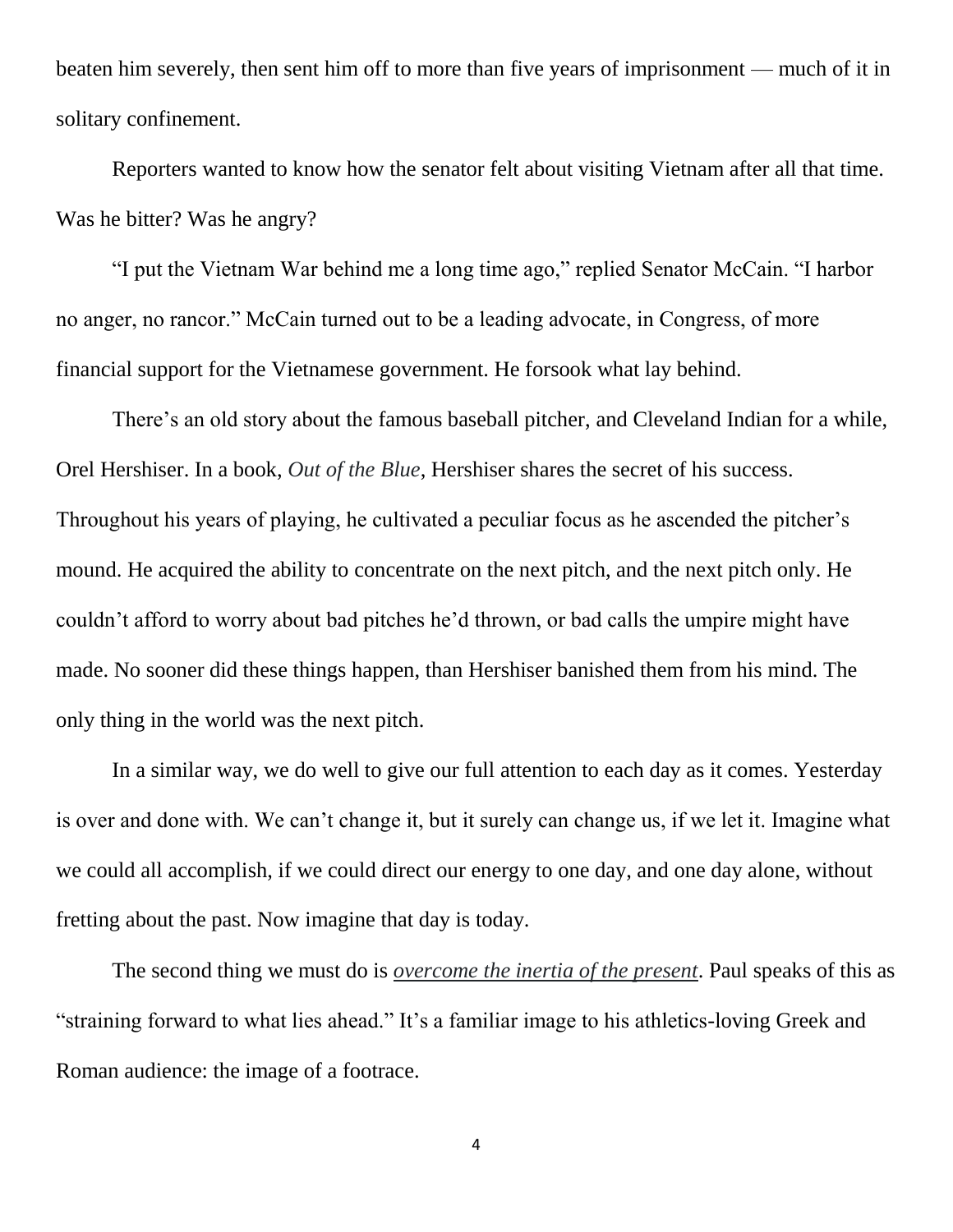Those Greeks and Romans were big fans of stadium contests. These were largely military cultures. One way the soldiers of the Empire stayed in fighting shape was through what we'd call "track and field" events. Especially valued were the distance races: contests of fortitude and endurance. When Paul speaks of "straining forward to what lies ahead," the image he's using is that of a runner throwing his chest forward as he crosses the finish line. To run a footrace is to battle the physical force known as inertia. With each impact of his foot on the track, with each heaving breath, the runner moves closer to the goal.

Just as there's physical inertia, there's also such a thing as spiritual inertia. How easily we grow comfortable and complacent in our spiritual lives, holding tightly to the "same-old, same-old"! New hymn? I don't want to learn it! Guitars and drums in the sanctuary? I don't want any part of that. I can't really tell you why not, but it just doesn't *feel* like my tradition! What's that, you say: you want me to get more actively involved in my church? I've been coming here for years, as a visitor, and I'm comfortable with that. No commitments for me!

There's a word for the inertia of the present. It's a fine old theological term, one that's numbered among the Seven Deadly Sins. The word is "sloth."

When most of us think of sloth, we think of laziness. But it's more than that. True sloth is more than simply being a couch potato. Sloth is a kind of virus of the soul that keeps us from focusing on that which brings life and meaning.

Kathleen Norris is a Presbyterian elder who has written extensively about her spiritual journey. Her books, *Dakota* and *The Cloister Walk,* tell of her experiences as a visitor in a Benedictine monastery in North Dakota: how she, a writer and poet, discovered new meaning in the ancient contemplative tradition of Christianity.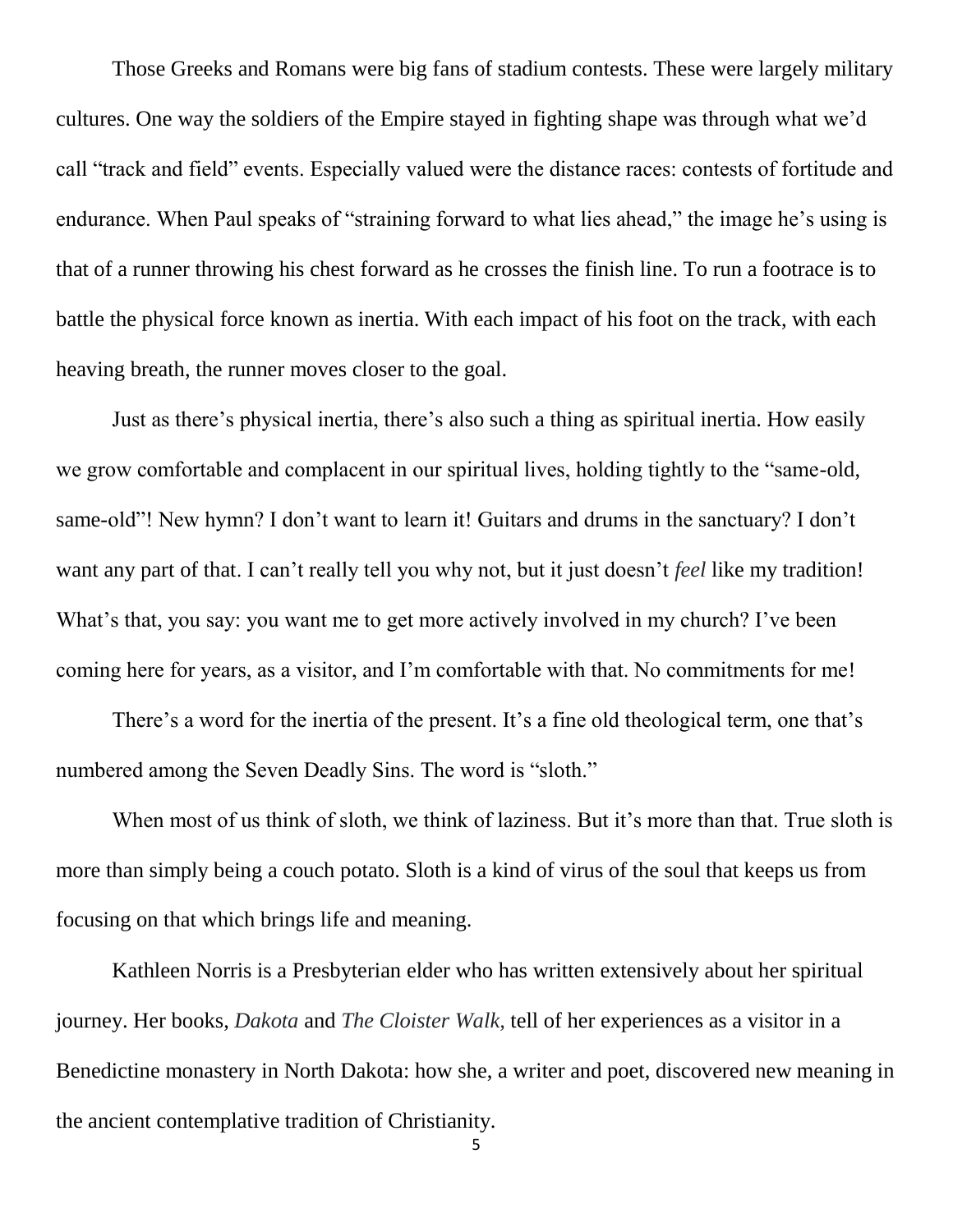After all that literary success, something happened to Kathleen's spiritual life. Her husband got cancer and needed constant care. Her aging father needed more help and support than her aging mother could give him. So, Kathleen moved back to her native Honolulu, and cared for her husband and father. Here's what she wrote about the experience:

*"I could generally meet my responsibilities as a caregiver to my husband and my dying father, and help support my mother, but I felt dead inside. I dreaded waking in the morning, and sometimes went straight from bed to the couch, where I would watch television or do crossword puzzles until it became absolutely necessary to rouse myself to action. The hateful 'noon-day demon' of the desert monks had found me in the lush environs of Honolulu, and made me unable to respond to the beauty of the planet. I was a far weaker soul than I cared to admit, a person pathetically subject to the sin of sloth. We often think of sloth as a harmless form of physical laziness, and joke about how long it's been since we vacuumed the carpet. But sloth is much more than laziness. It is an inability to concentrate on serious matters, and profound weariness of soul."*

Kathleen learned it was all about her inability to focus. She felt pulled in so many different directions: so many chores to do, so many people who needed her help. She slipped into a kind of passivity, able to do only the bare minimum of what needed to be done.

So, too, with us. We lose our ability to *press forward to what lies ahead*, sitting back on our haunches instead and just taking it all in.

The final thing we need to do, in the spiritual life, is *listen to the call of the future*. We "press on toward the goal for the prize of the heavenly call of God in Christ Jesus."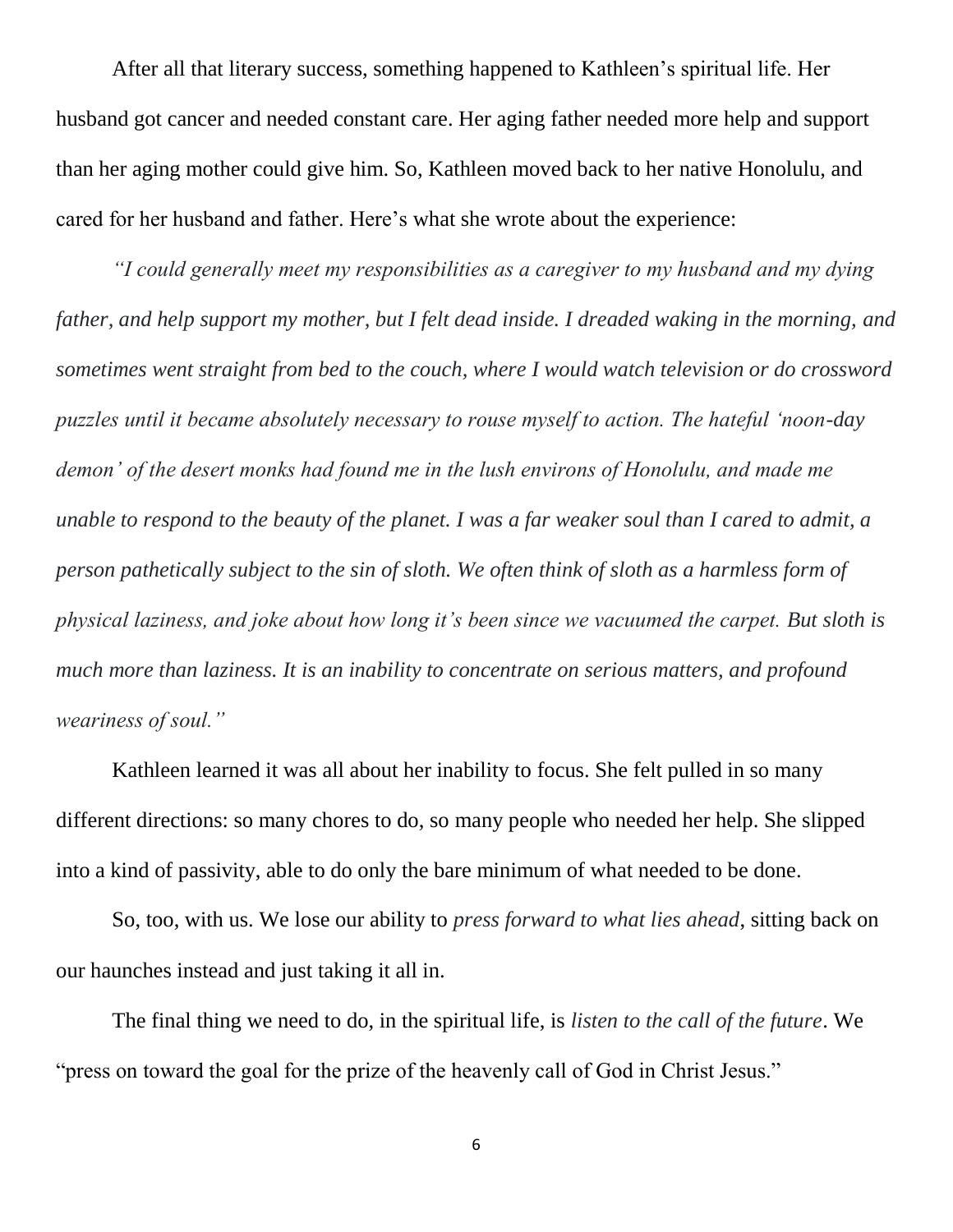Having cast aside past regrets and broken free from the inertia of the present, the spiritual challenge is to open our hearts to the voice of God, who's beckoning us into the future.

Why does the runner run? Unless he or she happens to be on a treadmill, the runner runs to get somewhere. There's a goal in mind, a finish line.

The French Jesuit scientist and theologian, Pierre Teilhard, once wrote: "The whole future of the Earth, as of religion, seems to me to depend on the awakening of our faith in the future." Yet, how easy it is to get ourselves into the mode of fearing and distrusting the future! Especially in a time of rapid change, in a time of Covid and war, it feels more natural to hold onto the comfortable, the familiar.

Churches are especially prone to such paralyzing thinking. We're institutions that cherish and value tradition. It's one reason we're here: to protect and nurture that tradition and pass it on to the next generations. The thing about tradition in the church, though, is that it's a *living* thing. Each generation must take up the traditions of the past and refashion them to fit the present.

Victoria and Shane have made a huge contribution to our next generation with Grayson, Kate, Lana, Keegan, Grady, Jake and Ace. As baptized children of God, we will teach them the traditions of the past and then they will refashion them to fit a future that will be very different than our present.

This morning we welcome Jake and Ace on their first birthday into our Divinity family, preparing them for the future.

This morning, we also give thanks for the other end of the timeline in Mary Ann Filipow's  $80<sup>th</sup>$  birthday.